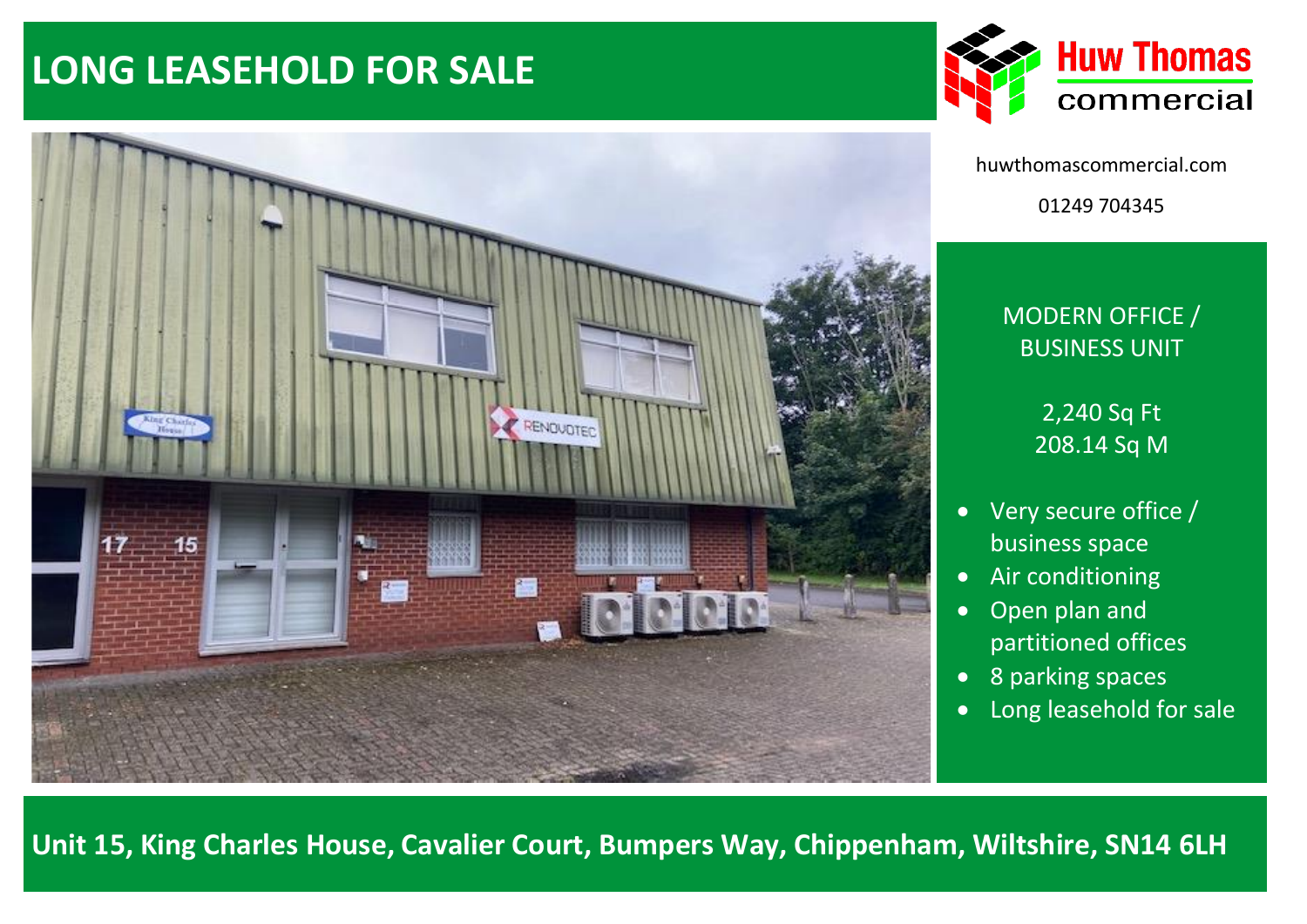# **LOCATION**

Chippenham is a popular and expanding town located approximately 4 miles south of the Junction 17 of the M4 Motorway, approximately 13 miles east of Bristol and 12 miles west of Swindon. Bumpers Farm is the primary industrial estate in the town, situated immediately adjacent to the A350 Chippenham western by-pass.

Cavalier Court is located at the end of Bumpers Way, the main road into the Bumpers Farm Estate.

# **DESCRIPTION**

Cavalier Court is a development of 16 twostorey office/ business units, arranged in 4 blocks and constructed around 1990.

Unit 15 forms part of King Charles House. The main ground floor entrance leads into a ground floor lobby with stairs to the first floor and a doorway into the ground floor space.

The ground floor is currently laid out as open plan office space with one partitioned room. There is a beverage bar area with sink and drainer and separate access to main and female toilets and under stairs storage cupboard.



The office areas are full carpeted with suspended ceiling incorporating integral Cat II lighting and air conditioning/heating units.



The ground floor has excellent security features with grilles fitted inside all ground floor windows and steel shutters inside all doors.

The first floor is mainly open plan with two offices created with glazed partitioning. The floor is fully carpeted; has a suspended ceiling with integral lighting; ceiling mounted heat / cool units and skirting trunking. The windows have internal roll down blinds.



## **TENURE**

The property is held by way of a long lease for a term of 999 years from 25th December 1988.

There is a ground rent payable of £200 per annum, without review.

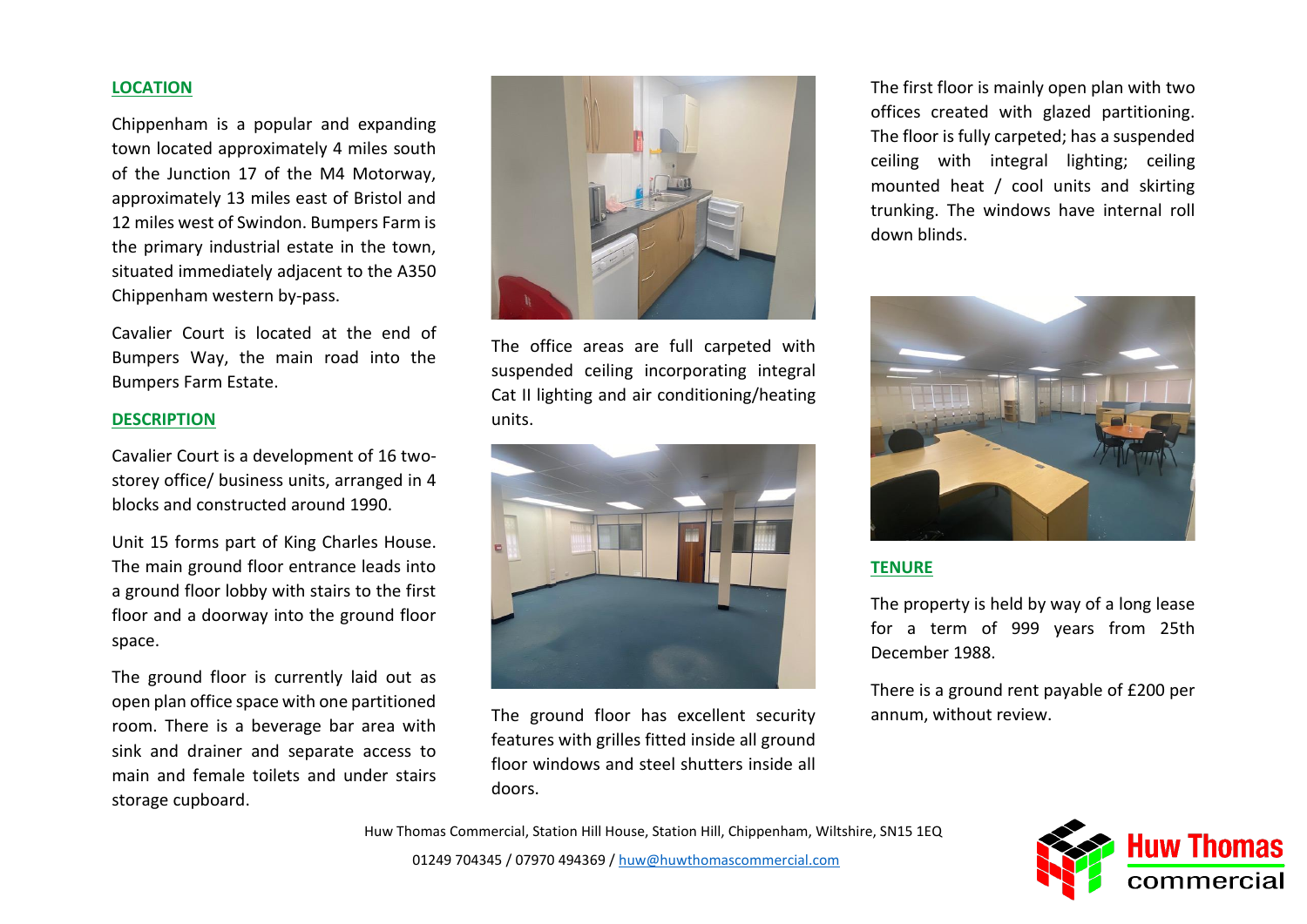#### **ACCOMMODATION**

| 535  |
|------|
|      |
| 231  |
|      |
|      |
|      |
|      |
| 698  |
| 163  |
| 226  |
| 1087 |
|      |

#### **CAR PARKING**

There are 8 allocated parking spaces, 4 on each side of the property.

# **PRICE**

£230,000 subject to contract and exclusive of VAT.

We are advised that the property is registered for VAT, so VAT at the standard rate will be payable on the purchase price.



#### **SERVICE CHARGE**

A service charge is payable toward the maintenance of the landscaping and common parts of the Cavalier Court development. The current service charge is approximately £3,500 + VAT per annum but paid quarterly.

The property owner is also liable for a contribution to the building insurance for the property. This is currently approximately £700 + VAT, paid annually in March each year.

#### **BUSINESS RATES**

The Valuation Office Agency website lists the property as –

Offices and premises

Rateable Value £15,250

#### **ENERGY PERFORMANCE CERTIFICATE**

The property has been given an Energy Performance Certificate with a rating of 54 within Band C.

A copy of the EPC and Recommendation Report is available from the agent on request.

#### **LEGAL COSTS**

Each party shall be responsible for their own legal costs incurred in any transaction.